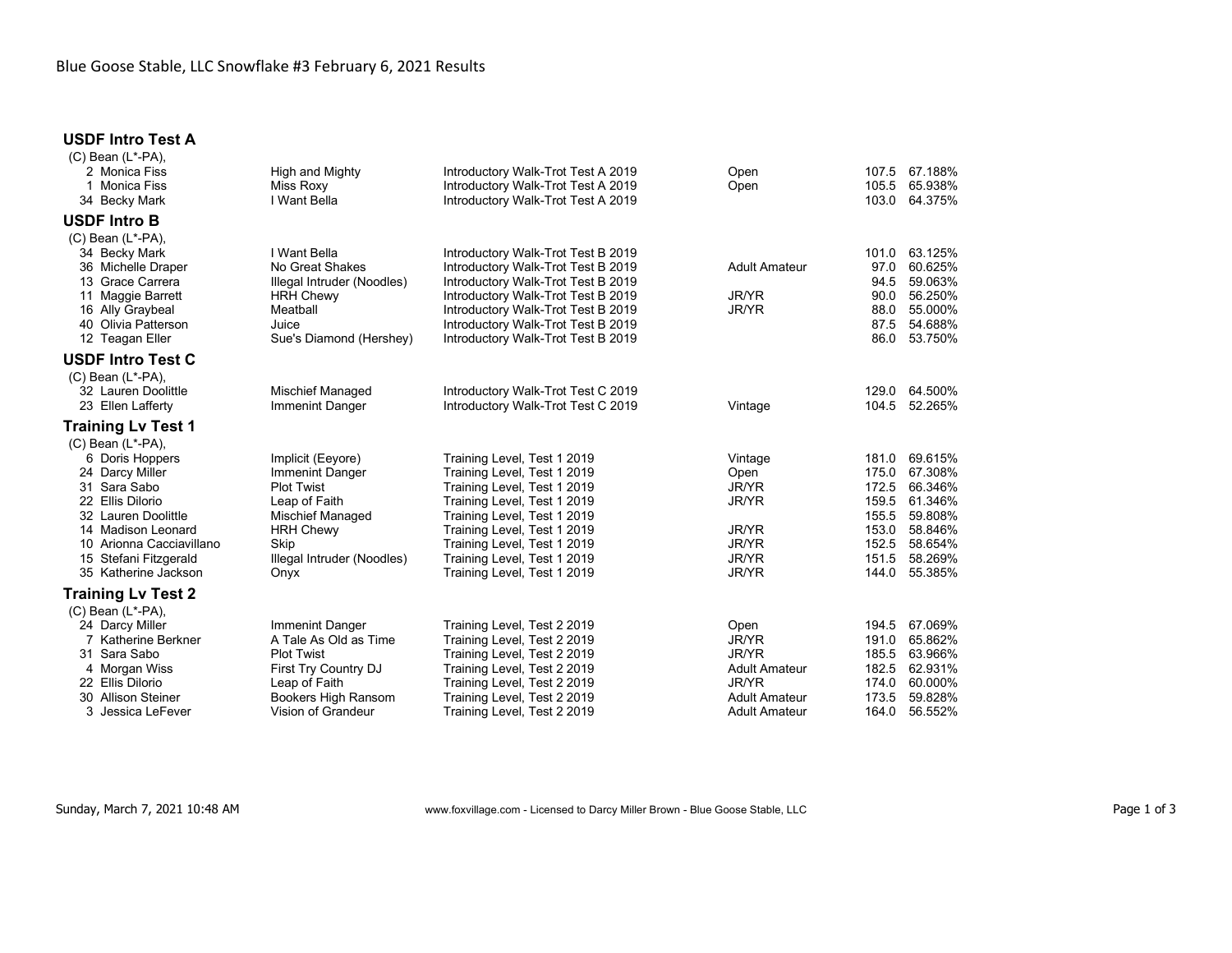## **Training Lv Test 3**

| $(C)$ Bean $(L^*$ -PA),<br>39 Darcy Miller<br>3 Jessica LeFever                                                             | Derwanda Wind Sunandrain<br>Vision of Grandeur                                            | Training Level, Test 3 2019<br>Training Level, Test 3 2019                                                                                                                                                   | Open<br><b>Adult Amateur</b>                                              | 195.0<br>161.5                   | 67.241%<br>55.690%                       |
|-----------------------------------------------------------------------------------------------------------------------------|-------------------------------------------------------------------------------------------|--------------------------------------------------------------------------------------------------------------------------------------------------------------------------------------------------------------|---------------------------------------------------------------------------|----------------------------------|------------------------------------------|
|                                                                                                                             |                                                                                           |                                                                                                                                                                                                              |                                                                           |                                  |                                          |
| <b>First Lv Test 1</b><br>$(C)$ Bean $(L^*$ -PA),                                                                           |                                                                                           |                                                                                                                                                                                                              |                                                                           |                                  |                                          |
| 28 Brooke McDade<br>39 Darcy Miller<br>27 Brooke McDade                                                                     | Kuvier<br>Derwanda Wind Sunandrain<br>Gambado                                             | First Level, Test 1 2019<br>First Level, Test 1 2019<br>First Level, Test 1 2019                                                                                                                             | <b>JR/YR</b><br>Open                                                      | 197.5<br>184.5<br>182.0          | 68.103%<br>63.621%<br>62.759%            |
| 29 Gwen Kriskie<br>19 Lisa R Samuel                                                                                         | Snip<br>Corgi Hill Benson                                                                 | First Level, Test 1 2019<br>First Level, Test 1 2019                                                                                                                                                         | <b>Adult Amateur</b><br><b>Adult Amateur</b>                              | 180.0<br>179.0                   | 62.069%<br>61.724%                       |
| <b>First Lv Test 2</b><br>$(C)$ Bean $(L^*$ -PA),                                                                           |                                                                                           |                                                                                                                                                                                                              |                                                                           |                                  |                                          |
| 33 Cortney Bradford<br>9 Carley Sweigart                                                                                    | <b>Belmont</b><br><b>Scarlette Revolution</b>                                             | First Level, Test 2 2019<br>First Level, Test 2 2019                                                                                                                                                         | <b>Adult Amateur</b><br><b>JR/YR</b>                                      | 224.0<br>209.5                   | 64.000%<br>59.857%                       |
| <b>Third Lv Test TOC</b><br>$(C)$ Bean $(L^*$ -PA),                                                                         |                                                                                           |                                                                                                                                                                                                              |                                                                           |                                  |                                          |
| 26 Mia Blake<br>41 Alexander Robertson                                                                                      | Hannah Lu W<br>Don Diablo Doc                                                             | Third Level. Test 1 2019<br>Third Level, Test 2 2019                                                                                                                                                         | Open                                                                      | 238.0<br>237.0                   | 64.324%<br>62.368%                       |
| TOC- any USEF/FEI Test not listed- Current year                                                                             |                                                                                           |                                                                                                                                                                                                              |                                                                           |                                  |                                          |
| $(C)$ Bean $(L^*$ -PA),<br>18 Rebecca Lynch                                                                                 | Ozon                                                                                      | Fourth Level, Test 1 2019                                                                                                                                                                                    | <b>Adult Amateur</b>                                                      |                                  |                                          |
| <b>USEA Eventing TOC</b>                                                                                                    |                                                                                           |                                                                                                                                                                                                              |                                                                           |                                  |                                          |
| $(C)$ Bean $(L^*$ -PA).<br>25 Kristin LaDow<br>9 Carley Sweigart<br>5 Melissa Stubenberg<br>8 Grace Smith<br>21 Katie LaDow | Jardin FF<br><b>Scarlette Revolution</b><br>Na'Hoku<br><b>RIO</b><br><b>Aviation Show</b> | USEA Eventing - Novice Test A 2018<br>USEA Eventing - Novice Test A 2018<br>USEA Eventing - Beginner Novice Test A 2018<br>USEA Eventing - Beginner Novice Test A 2018<br>USEA Eventing - Novice Test A 2018 | Vintage<br>JR/YR<br><b>Adult Amateur</b><br>JR/YR<br><b>Adult Amateur</b> | 141.5<br>139.0<br>117.0<br>106.5 | 67.381%<br>66.190%<br>65.000%<br>59.167% |
| <b>Natural Horsemanship TOC</b>                                                                                             |                                                                                           |                                                                                                                                                                                                              |                                                                           |                                  |                                          |
| $(C)$ Bean $(L^*$ -PA).<br>30 Allison Steiner                                                                               | Bookers High Ransom                                                                       | Training Level, Test 2 2019                                                                                                                                                                                  | <b>Adult Amateur</b>                                                      |                                  | 168.0 57.931%                            |
| <b>Prix Caprille TOC</b>                                                                                                    |                                                                                           |                                                                                                                                                                                                              |                                                                           |                                  |                                          |
| $(C)$ Bean $(L^*$ -PA),<br>7 Katherine Berkner<br>25 Kristin LaDow<br>8 Grace Smith<br>35 Katherine Jackson                 | A Tale As Old as Time<br>Jardin FF<br>RIO<br>Onyx                                         | Prix Caprilli-Training Level<br>Prix Caprilli-Training Level<br>Prix Caprilli-Training Level<br>Prix Caprille Introductory                                                                                   | JR/YR<br>Vintage<br>JR/YR<br><b>JR/YR</b>                                 | 191.6<br>191.0<br>170.5<br>135.0 | 76.640%<br>76.400%<br>68.200%<br>61.364% |
|                                                                                                                             |                                                                                           |                                                                                                                                                                                                              |                                                                           |                                  |                                          |

Sunday, March 7, 2021 10:48 AM **WW.foxvillage.com - Licensed to Darcy Miller Brown - Blue Goose Stable, LLC** Page 2 of 3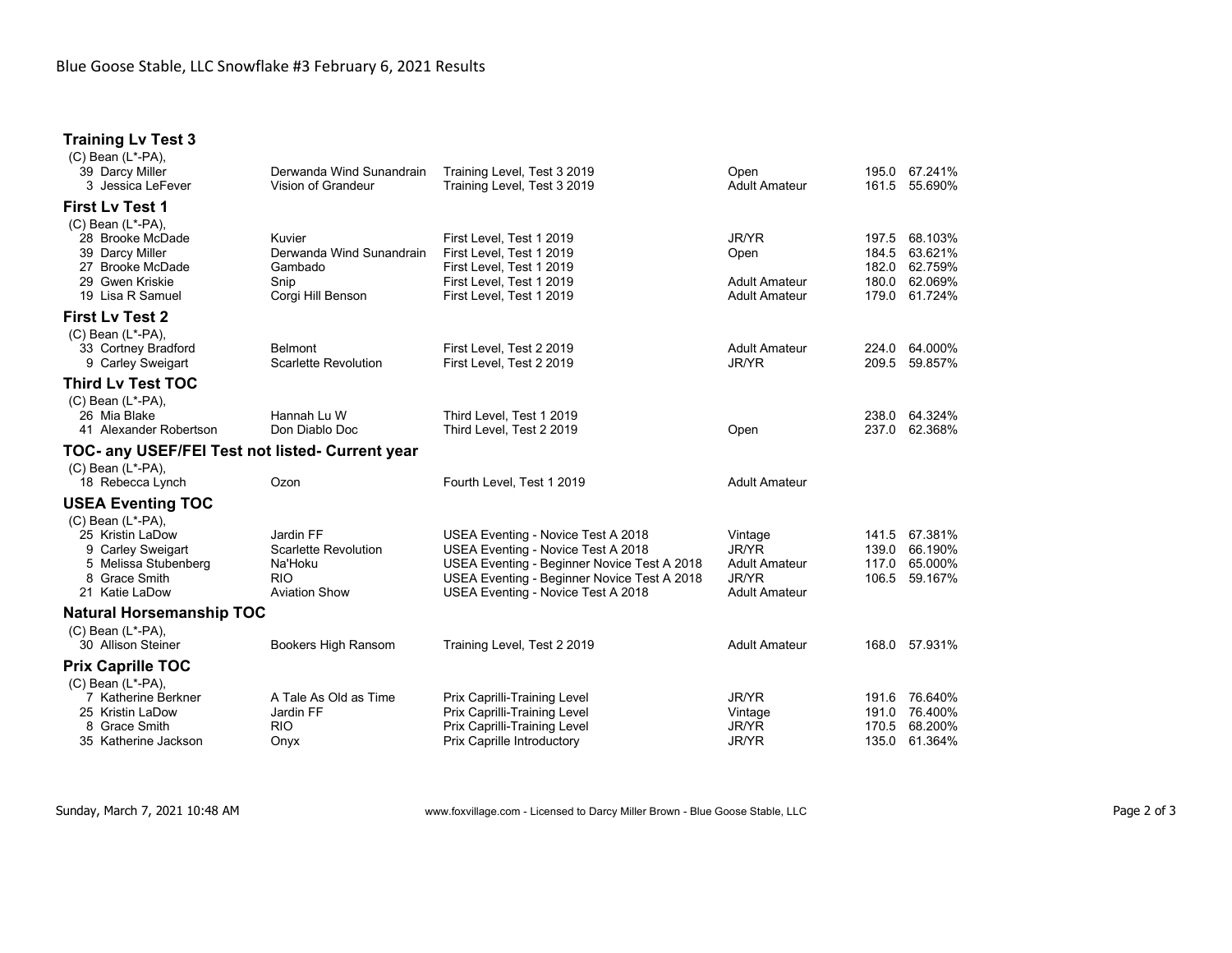## **TOC- any USEF/FEI Test not listed-current year #2**

| (C) Bean (L*-PA),<br>20 Anne Moss         | Em Goodness Grace    | FEI Grand Prix 2021                  | Open                 | 268.0 58.261% |
|-------------------------------------------|----------------------|--------------------------------------|----------------------|---------------|
| <b>USEA Eventing TOC #2</b>               |                      |                                      |                      |               |
| $(C)$ Bean $(L^*$ -PA),<br>21 Katie LaDow | <b>Aviation Show</b> | USEA Eventing - Training Test A 2018 | <b>Adult Amateur</b> |               |